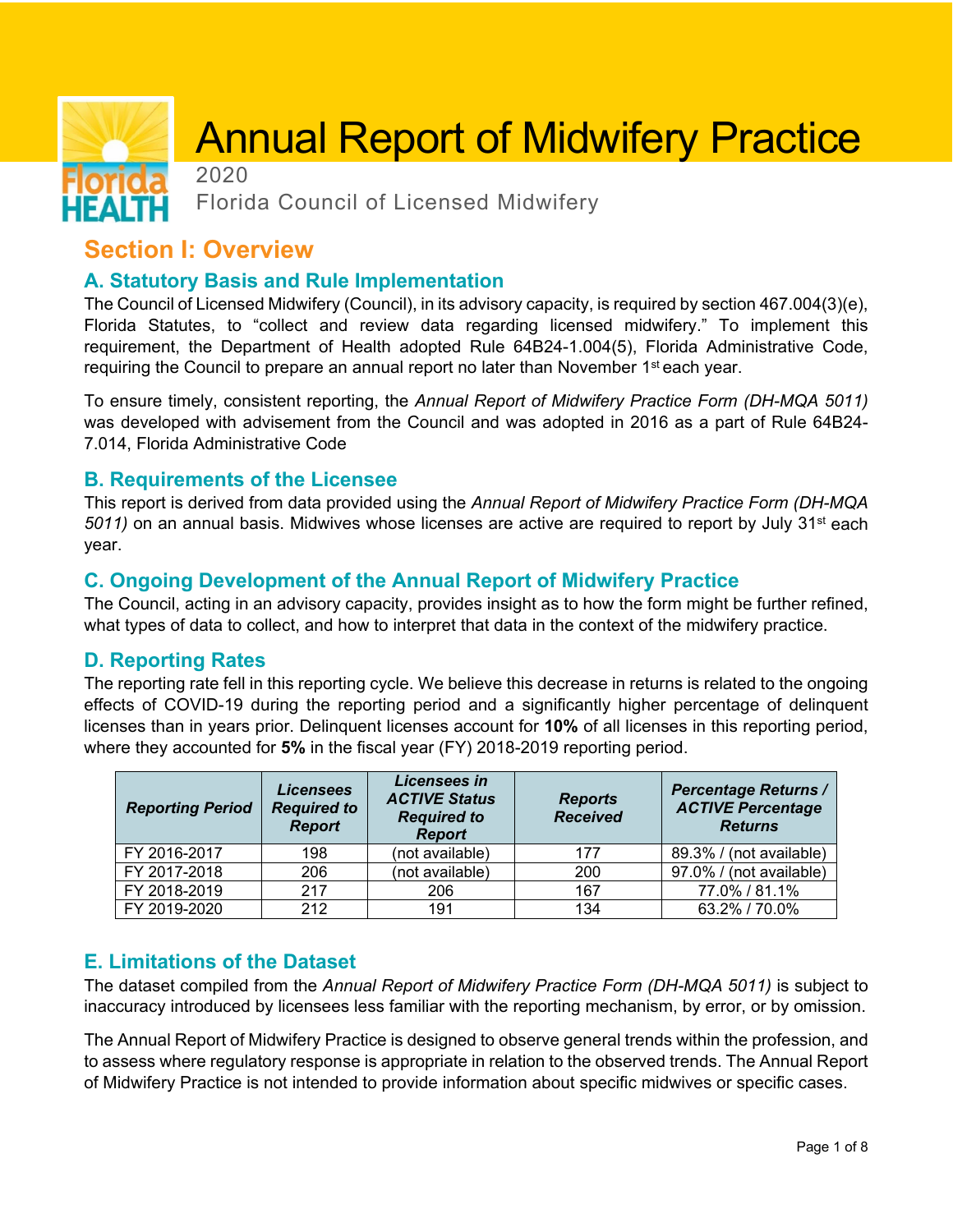**Annual Report of Midwifery Practice – 2020**  Florida Council of Licensed Midwifery / Florida Department of Health Medical Quality Assurance; Bureau of Health Care Practitioner Regulation

#### *Outliers – Required Reports for Non-Practicing Midwives*

A significant number of licensees who were required to report do not appear to practice in Florida. Of the licensees in ACTIVE status in the reporting period, **23 out of 133** reported "0," "none," or similar in each data field. This represents **17.3%** of licensees, who hold an active license but do not practice in Florida. The non-practicing results received are not considered in analyses related to practice.

## **Section II. Midwifery Practice in Florida**

#### **A. Initial Visits and Antepartum Care**

#### *Initial Visits and Acceptance into Care:*

Of the return reports, there were **110** where the response in 2A (total number of OB clients seen by you) was greater than or equal to 2B (total number of clients you accepted for care in the reporting period). Two reports have been excluded from calculations related to practice where 2B was greater than 2A. The totals from the 110 reports are:

| Total Number of Initial Obstetrics Clients Seen:           | 5,367                 |
|------------------------------------------------------------|-----------------------|
| Total Number of Maternity Clients Accepted into Care:      | 4,887                 |
| <b>Percentage of Clients Accepted After Initial Visit:</b> | 91.1%                 |
| <b>Transfers in the Antepartum:</b>                        |                       |
| <b>Planned Transfers:</b>                                  | 105                   |
| <b>Unplanned Transfers:</b>                                | 242                   |
| Unknown/Other:                                             | 49                    |
| Total Number of Transfers in the Antepartum:               | 396                   |
| <b>Antepartum Transfer Rate:</b>                           | $8.1\%$ (396 / 4,887) |

#### *Outliers – Initial Visits / Acceptance into Care Only*

Seven midwives reported only data in fields 2A and 2B*.* While these midwives are practicing, their results indicate that their practice is limited to initial visits and screening; they have been excluded from results that survey patterns in intrapartum and postpartum practice, since they do not have any intrapartum and postpartum practice.

| 2A (Total number of<br>initial OB clients<br>seen by you) | 2B (Total number of<br>maternity clients you<br>accepted for care in the<br>reporting period) |
|-----------------------------------------------------------|-----------------------------------------------------------------------------------------------|
| 2                                                         | 2                                                                                             |
| 303                                                       | 298                                                                                           |
| 202                                                       | 189                                                                                           |
| 180                                                       | 157                                                                                           |
| 180                                                       | 155                                                                                           |
| 5                                                         | 2                                                                                             |
|                                                           | 20                                                                                            |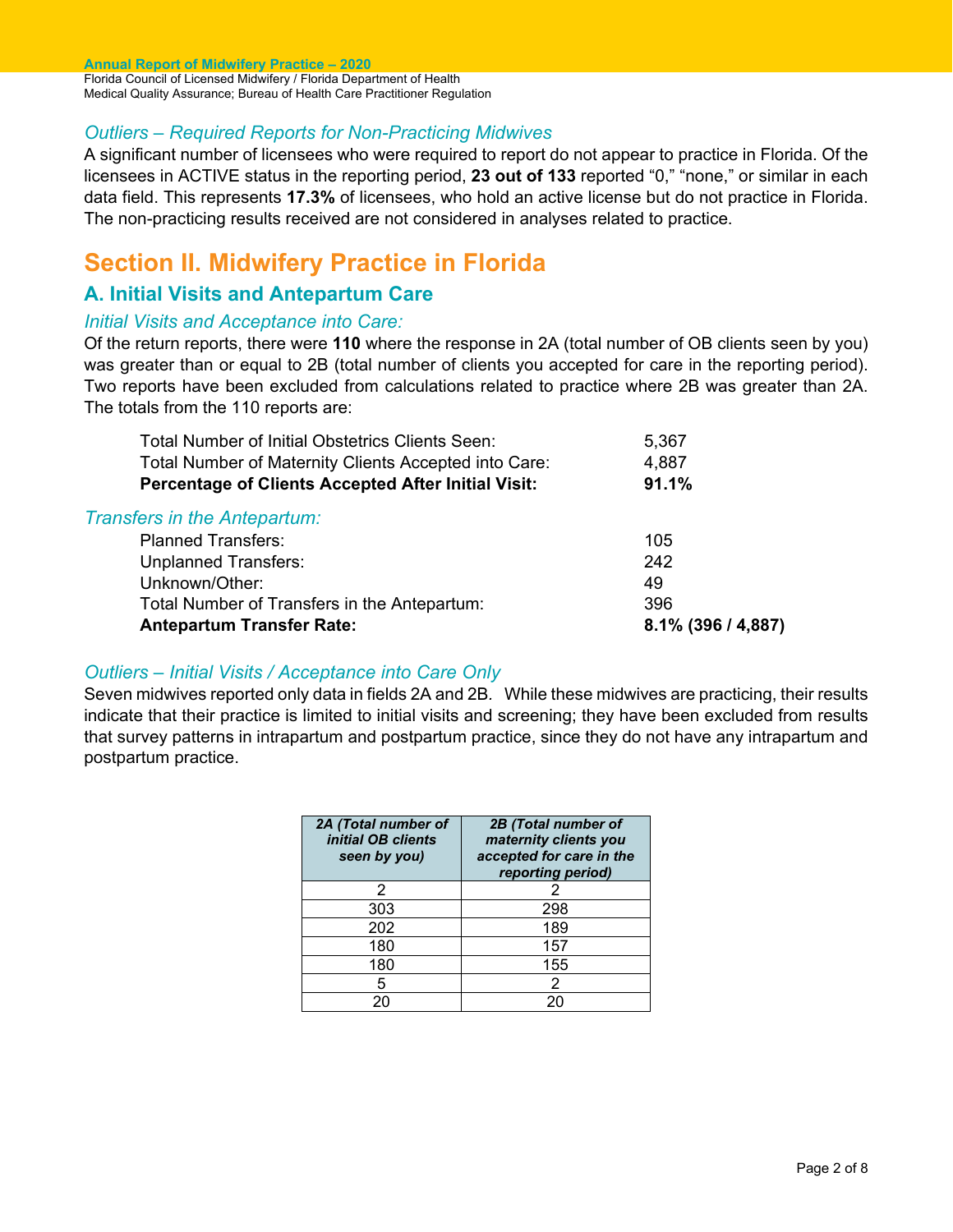#### **B. Labor and Delivery; Intrapartum Care**

#### *Delivery by Setting:*

Midwives are required to report deliveries which they performed as the primary midwife. This subset excludes results where the total number of deliveries and delivery by location cannot be verified, except where the total deliveries as primary included delivery in a hospital setting as a part of the total in error; the unadjusted and adjusted totals are reported below.

The total number of midwives whose birth-related data could be included in this subset was **96 of 100**.

| <b>Reported Deliveries (unadjusted):</b>                  | 2,022 |
|-----------------------------------------------------------|-------|
| Home Deliveries:                                          | 1.129 |
| <b>Birthing Center Deliveries:</b>                        | 891   |
| <b>Total Reported Deliveries (Home, Birthing Center):</b> | 2,020 |
| <b>Total Reported Deliveries (adjusted):</b>              | 1,993 |

Midwives may attend deliveries in hospitals but would not be considered the primary practitioner. The total reported deliveries below represent the number of confirmed births where a midwife was in attendance. In total, **19 out of 96** midwives included in this dataset (19.8%) reported attendance at a hospital birth.





#### *Data Regarding Vaginal Birth after Cesarean Section:*

Several midwives left fields related to planned vaginal births after caesarian (VBAC) section blank or entered an "X" or similar; it was assumed for the purposes of reporting data that a "X" or blank field was equivalent to entering "0" in these fields for purposes of analysis.

**Planned VBAC:** Includes all VBAC planned during the reporting period, regardless of delivery.

| <b>Midwives Planning VBAC:</b> | 10 of 100 (10.0%) |
|--------------------------------|-------------------|
| <b>Number of Planned VBAC:</b> | 14                |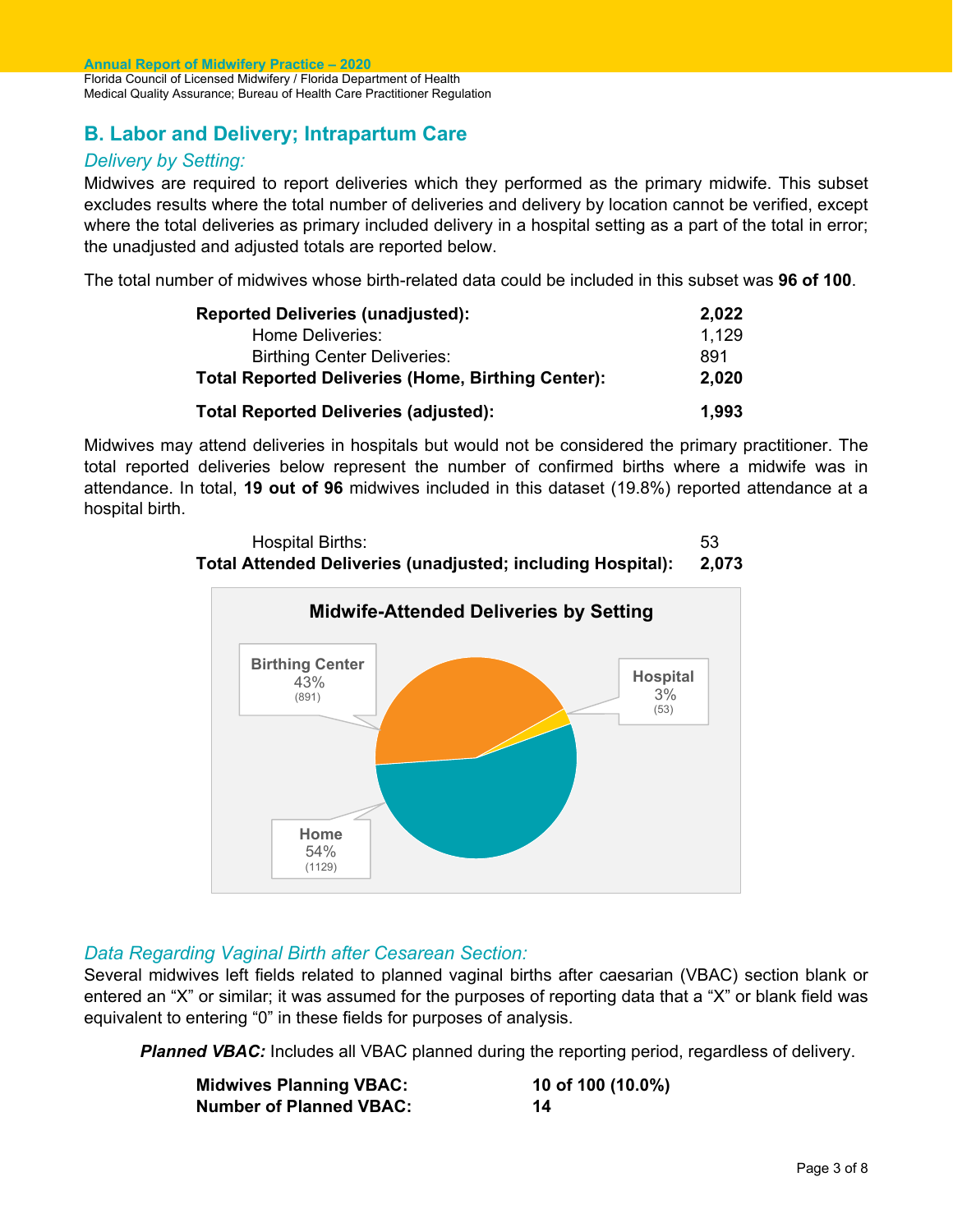VBACs are reported in two categories:

**Primary VBAC:** Primary VBAC is defined as vaginal birth occurring as the next birth after a cesarean section.

**Subsequent VBAC:** Subsequent VBAC is defined as any vaginal birth occurring after a cesarean section which does not immediately follow a caesarian section.

| <b>Total VBAC:</b>      |    | (51 of 100 midwives; 51.0%) |
|-------------------------|----|-----------------------------|
| <b>Subsequent VBAC:</b> |    | (36 of 100 midwives; 36.0%) |
| Primary VBAC:           | 69 | (37 of 100 midwives; 37.0%) |

#### *Breech Births:*

Five breech births were reported as completed by the midwife. There were no breech births reported by midwives whose birth-related data could not be validated.

| <b>Planned Antepartum Transfer for Breech:</b> | 7 of 105 (6.7%)  |
|------------------------------------------------|------------------|
| <b>Overall Antepartum Transfer for Breech:</b> | 19 of 396 (4.8%) |

*Reported antepartum transfers where the reason for transfer was "breech" or similar are below:* 

| <b>Date</b> | <b>Reason</b>                               | <b>Planned?</b> | GA/Xfer | <b>Outcome</b>  |
|-------------|---------------------------------------------|-----------------|---------|-----------------|
| 8/15/2019   | <b>Breech</b>                               | Unplanned       | 41w 0d  | C/S             |
| 8/16/2019   | <b>Breech</b>                               | Unplanned       | 39w 3d  | C/S             |
| 8/20/2019   | <b>Breech</b>                               | Unplanned       | 36w 0d  | C/S             |
| 8/26/2019   | <b>Breech presentation</b>                  | Planned         | 39w 0d  | C/S             |
| 9/23/2019   | <b>Breech</b>                               | Unplanned       | 40w 3d  | C/S             |
| 11/12/2019  | <b>Breech</b>                               | Unplanned       | 39w 0d  | <b>NSVD</b>     |
| 11/25/2019  | Breech @ term                               | Planned         | 37w 3d  | C/S             |
| 12/23/2019  | Breech presentation                         | Planned         | 37w 0d  | C/S             |
| 3/16/2020   | <b>Breech presentation</b>                  | Unplanned       | 38w 0d  | C/S             |
| 3/25/2020   | Breech at term, External Version and<br>IOL | Unplanned       | 39w 1d  | <b>NSVD</b>     |
| 3/25/2020   | Breech @ term/external version IOL          | Unplanned       | 39w 1d  | <b>NSVD</b>     |
| 3/25/2020   | Breech @ term, eternal version & IOL        | Planned         | 39w 1d  | <b>NSVD</b>     |
| 3/25/2020   | <b>Breech</b>                               | Unplanned       | 38w 5d  | C/S             |
| 4/3/2020    | <b>Breech</b>                               | Planned         | 36w 4d  | <b>NSVD</b>     |
| 5/7/2020    | <b>Breech</b>                               | Unplanned       | 39w 0d  | C/S             |
| 5/9/2020    | <b>Breech</b>                               | Planned         | 39w 0d  | C/S             |
| 5/29/2020   | Breech/Failed BPP on consult for ECV        | Unplanned       | 37w 6d  | C/S             |
| 5/31/2020   | Breech presentation                         | Planned         | 39w 0d  | C/S             |
| 6/1/2020    | <b>Breech Presentation</b>                  | Unplanned       | 40w 0d  | <b>NSVD/ECV</b> |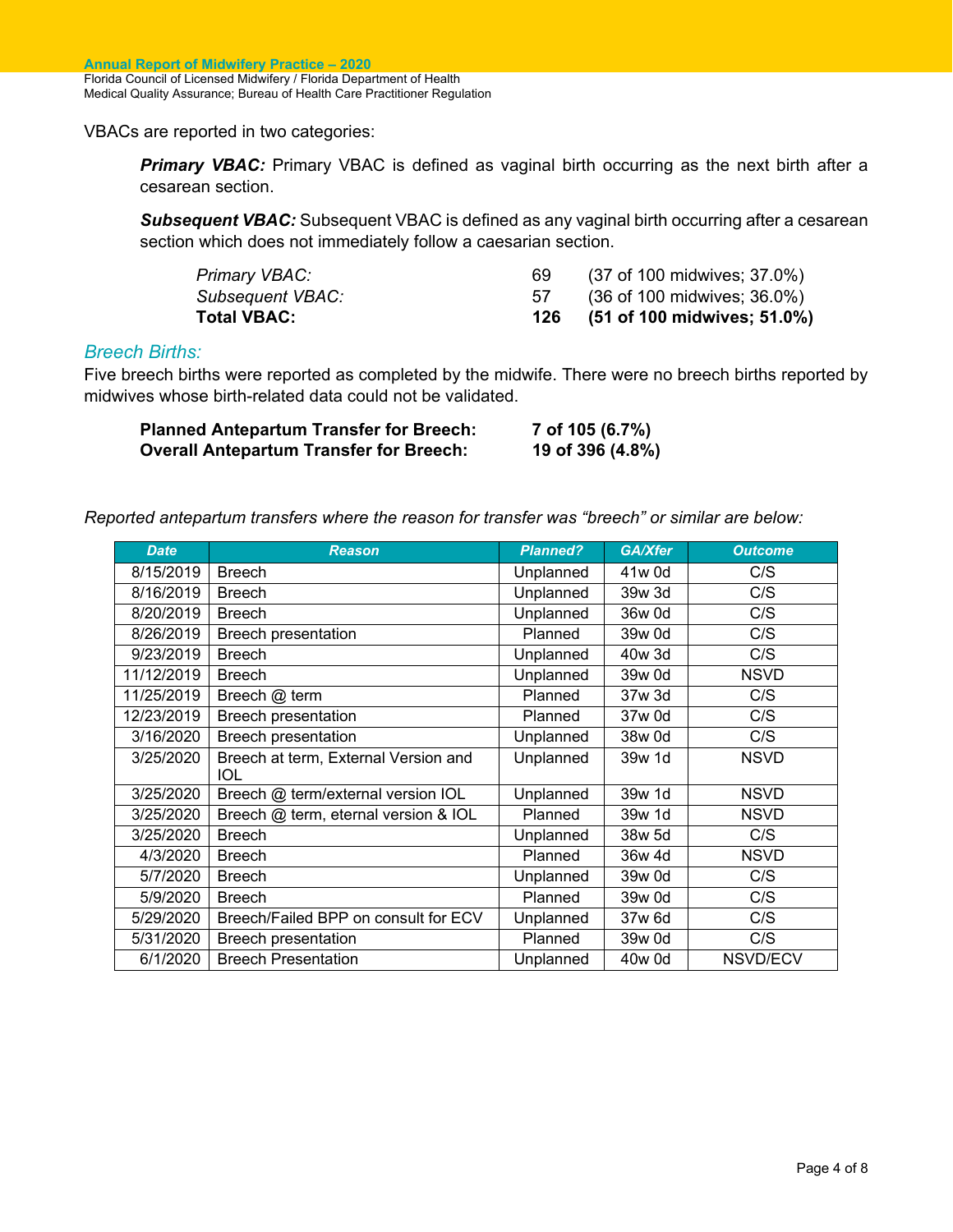*Reported intrapartum transfers where the reason for transfer was "breech" or similar are below:* 

| <b>Date</b> | <b>Reason</b>         | <b>Delivery</b><br><b>Method</b> | <b>Complications</b> | <b>Birth</b><br><b>Weight</b><br>(g) | <b>NICU</b><br>Admit? | <b>NICU</b><br><b>Reason</b> | <b>NICU</b><br>Days, | Death? |
|-------------|-----------------------|----------------------------------|----------------------|--------------------------------------|-----------------------|------------------------------|----------------------|--------|
| 7/4/2019    | <b>Breech</b>         | C/S                              | None                 |                                      | N                     | N/A                          | N/A                  | N      |
| 7/12/2019   | <b>Breech</b><br>baby | C/S                              | N                    | 3543.6                               | N                     | N/A                          | N/A                  | N      |
| 7/26/2019   | <b>Breech</b>         | C/S                              | N                    | 3175                                 | N                     | N/A                          | N/A                  | N      |
| 10/17/2019  | Breech in<br>labor    | C/S                              | None                 | unk.                                 | N                     | N/A                          | N/A                  | N      |
| 10/20/2019  | <b>Breech</b>         | C/S                              | N                    | 2750                                 | N                     | N/A                          | N/A                  | N      |
| 12/12/2019  | <b>Breech</b>         | C/S                              | N                    | 4110.7                               | N                     | N/A                          | N/A                  | N      |
| 2/22/2020   | <b>Breech</b>         | <b>NSVD</b>                      | N                    | 3628.7                               | N                     | N/A                          | N/A                  | N      |
| 3/3/2020    | <b>Breech</b>         | C/S                              | N                    | 3175.1                               | N                     | N/A                          | N/A                  | N      |
| 5/21/2020   | <b>Breech</b>         | <b>NSVD</b>                      | N                    | 3373                                 | N                     | N/A                          | N/A                  | N      |
| 6/10/2020   | <b>Breech</b>         | <b>NSVD</b>                      | N                    | 2494.7                               | N                     | N/A                          | N/A                  | N      |
| 6/22/2020   | <b>Breech</b>         | C/S                              | N                    | 3374                                 | N                     | N/A                          | N/A                  | N      |

#### *Multiple Births:*

No unplanned multiple births were reported as completed by the midwife.

| <b>Planned Antepartum Transfer for Twins/Multiple:</b> | 19 of 396 (4.8%) |
|--------------------------------------------------------|------------------|
| <b>Overall Antepartum Transfer for Twins/Multiple:</b> | 7 of 105 (6.7%)  |

*Reported antepartum transfers where the reason for transfer was "multiple," or similar are below:* 

| <b>Date</b> | <b>Reason</b>                   | <b>Planned?</b> | GA/Xfer | <b>Outcome</b> |
|-------------|---------------------------------|-----------------|---------|----------------|
| 3/3/2020    | Twins                           | Unplanned       | 26w 0d  | C/S            |
| 12/2/2019   | <b>SAB Twins</b>                | Unplanned       | 9w 0d   |                |
| 6/25/2020   | Twins                           | Unplanned       | 12w 0d  | <b>SVD</b>     |
| 1/2/2019    | US stated she pregnant w/ twins | Unplanned       | 7w 0d   | C/S            |
| 4/20/2020   | Twins                           | Unplanned       | 12w 0d  | unknown        |
| 12/5/2019   | multiple gestations             | Unplanned       | 20w 0d  | unknown        |

#### *Deliveries Completed in Water:*

Of the 100 midwives whose birth-related data could be validated and indicated that their practice was not limited to intake and screening, **93 midwives** (93.0%) reported deliveries completed in water.

The total number of deliveries reported as completed in water in this subset was **955,** or **46.7%** of the total births that could be verified.

| Transfers in the Intrapartum:                            |                       |
|----------------------------------------------------------|-----------------------|
| Reported complications after transfer:                   | 35 (11.7%)            |
| Reported neonatal intensive care unit (NICU) admissions: | 18 (6.0%)             |
| Reported deaths after transfer in the intrapartum:       |                       |
| Total Number of Transfers in the Intrapartum:            | 298                   |
| <b>Intrapartum Transfer Rate:</b>                        | $6.1\%$ (298 / 4,887) |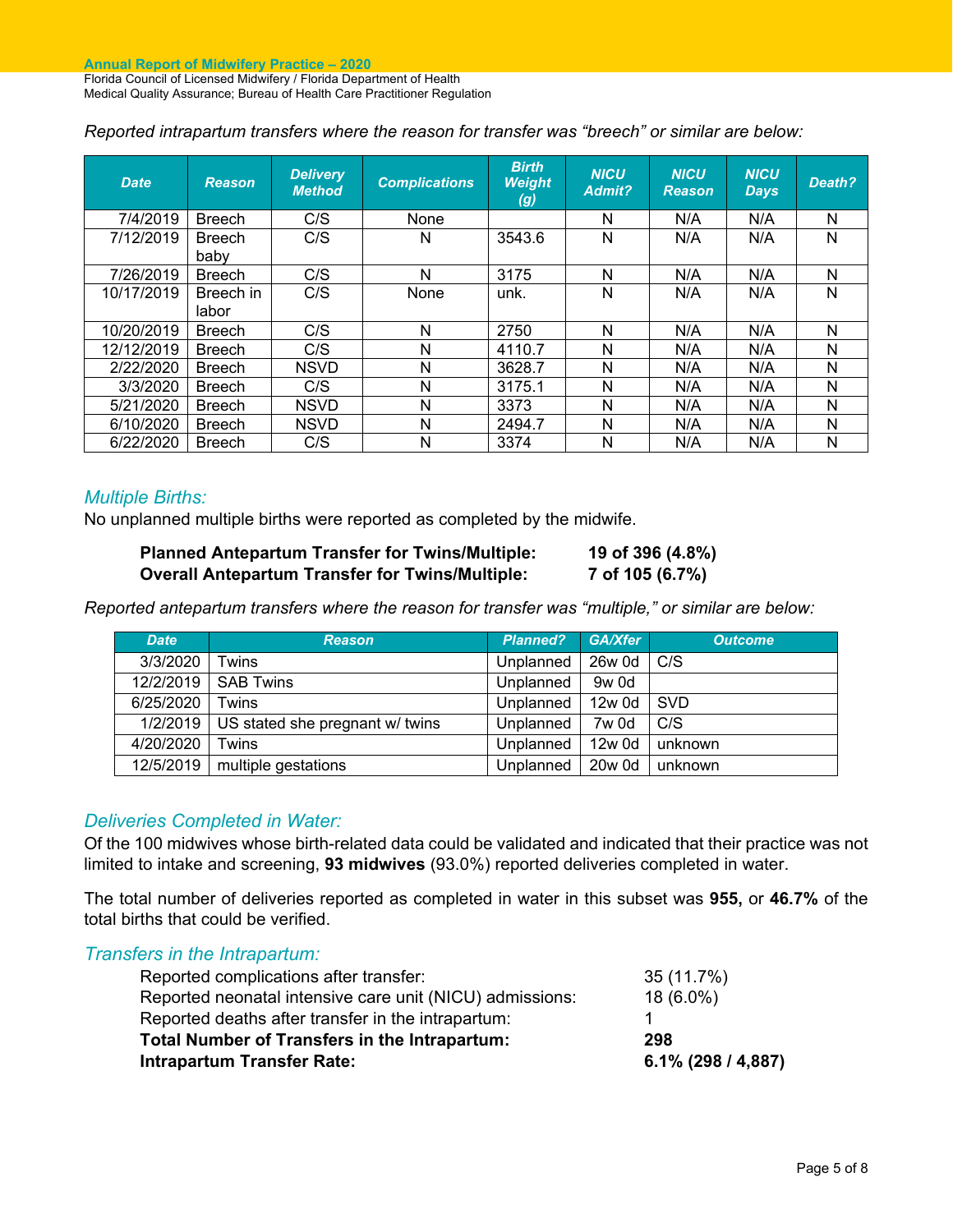#### *All reported intrapartum transfers are listed below:*

| <b>Date</b> | <b>Reason</b>                                      | <b>Delivery</b><br><b>Method</b> | <b>Complications</b>                                                                                            | <b>Birth</b><br><b>Weight</b><br>(g) | <b>NICU</b>    |                          |             |
|-------------|----------------------------------------------------|----------------------------------|-----------------------------------------------------------------------------------------------------------------|--------------------------------------|----------------|--------------------------|-------------|
|             |                                                    |                                  |                                                                                                                 |                                      | Admit?         | <b>Reason</b>            | <b>Days</b> |
| 11/12/2019  | Hx^d elevated BP                                   | <b>NSVD</b>                      | <b>Fetal Demise</b>                                                                                             | 2778.2                               | Yes            | Tetoric ctx<br>Stillborn |             |
| 5/27/2020   | Bleeding is 1st stage                              | Vag                              | P.P. Hemorrhage                                                                                                 | 3231.8                               | No             |                          |             |
| 10/4/2019   | <b>Elevated Blood Pressure</b>                     | <b>NSVD</b>                      | BP medication post<br>delivery                                                                                  | 3430.2                               | No             |                          |             |
| 9/9/2019    | FTP, 1st stage                                     | C/S                              | Spinal headache,<br>blood patch                                                                                 | unk                                  | $\mathsf{N}$   |                          |             |
| 5/26/2020   | moderate mec -/s active<br>labor                   | CD                               | emergency CD for<br>NFHR, time knot x2                                                                          | 3680.0                               | $\mathsf{N}$   |                          |             |
| 11/3/2019   | failure to progress                                | C/S                              | fever                                                                                                           | 4082.3                               | $\mathsf{N}$   |                          |             |
| 1/5/2020    | Failure to progress                                | Vag                              | Vacuum extraction                                                                                               |                                      | $\overline{N}$ |                          |             |
| 4/27/2020   | Meconium / FTP                                     | C/S                              | Spinal leak/caffeine<br>used                                                                                    | 4507.6                               | N              |                          |             |
| 5/15/2020   | Pain Management                                    | SVD                              | returned placenta d/c<br>after delivery                                                                         | 2579.8                               | N              |                          |             |
| 5/18/2020   | Hypertension                                       | SVD                              | postpartum HTN Tx                                                                                               | 3685.4                               | Yes            | Mec<br>Aspiration        |             |
| 9/12/2019   | PROM, febrile, HTN                                 | <b>NSVD</b>                      | Yes, retained<br>placenta                                                                                       | 3203.5                               | $\mathsf{N}$   |                          |             |
| 9/29/2019   | PROM, HTN                                          | <b>NSVD</b>                      | $PPH, D+C$                                                                                                      | 4167.4                               | $\mathsf{N}$   |                          |             |
| 6/16/2020   | <b>Maternal Seizure</b>                            | <b>NSVD</b>                      | Hyponatremia                                                                                                    | 3543.7                               | Yes            | Hyponatremia             |             |
| 2/21/2020   | non reassuring FHT                                 | C/S                              | maternal<br>hospitalization<br>postpartum per<br>infection in spinal<br>fluid suspect epidural<br>complications | unsure                               | N              |                          |             |
| 2/5/2020    | FTP -/c Prolonged ROM                              | <b>NSVD</b>                      | Fetal distress -/c thick<br>mec upon arrival,<br><b>NSVD</b> quickly                                            | 2551.5                               | $\mathsf{N}$   |                          |             |
| 2/12/2020   | Preterm                                            | C/S                              | preterm weight                                                                                                  |                                      | Υ              | unknown                  | 0           |
| 5/11/2020   | Hypertension                                       | C/S                              | Eclampsia, fetal<br>distress                                                                                    | 2778.3                               | Y              | low APGARs               |             |
| 12/4/2019   | Pre-eclampsia                                      | <b>NSVD</b>                      | Pre-Eclampsia                                                                                                   | 3572.0                               | N              |                          |             |
| 8/20/2019   | 2nd stage arrest, thick<br>mec                     | <b>NSVD</b>                      | 2 degree LAC                                                                                                    | 4139.0                               | $\mathsf{N}$   |                          |             |
| 1/5/2020    | 2nd stage arrest,<br>ROP/acynclytic                | <b>NSVD</b>                      | ROD - ROA, Kiwi                                                                                                 | 4054.0                               | $\mathsf{N}$   |                          |             |
| 4/4/2020    | exhaustion, pain mgmt                              | C/S                              | terrible on-call<br>hospital                                                                                    | 3288.5                               | $\mathsf{N}$   |                          |             |
| 4/23/2020   | slow push &<br>advancement                         | <b>NSVD</b>                      | compound pres, 3<br>degrees LAC                                                                                 | 2892.0                               | N              |                          |             |
| 1/15/2020   | <b>FTP</b>                                         | <b>NSVD</b>                      | <b>HTN</b>                                                                                                      | 3118.0                               | N              |                          |             |
| 5/10/2020   | PROM & FTP                                         | C/S                              | maternal fever                                                                                                  | 4195.7                               | N              |                          |             |
| 10/27/2019  | High blood pressure<br>Premature Rupt. Of<br>Memb. | C/S                              | elevated BP fetal<br>decels                                                                                     | 3628.7                               | $\mathsf{N}$   |                          |             |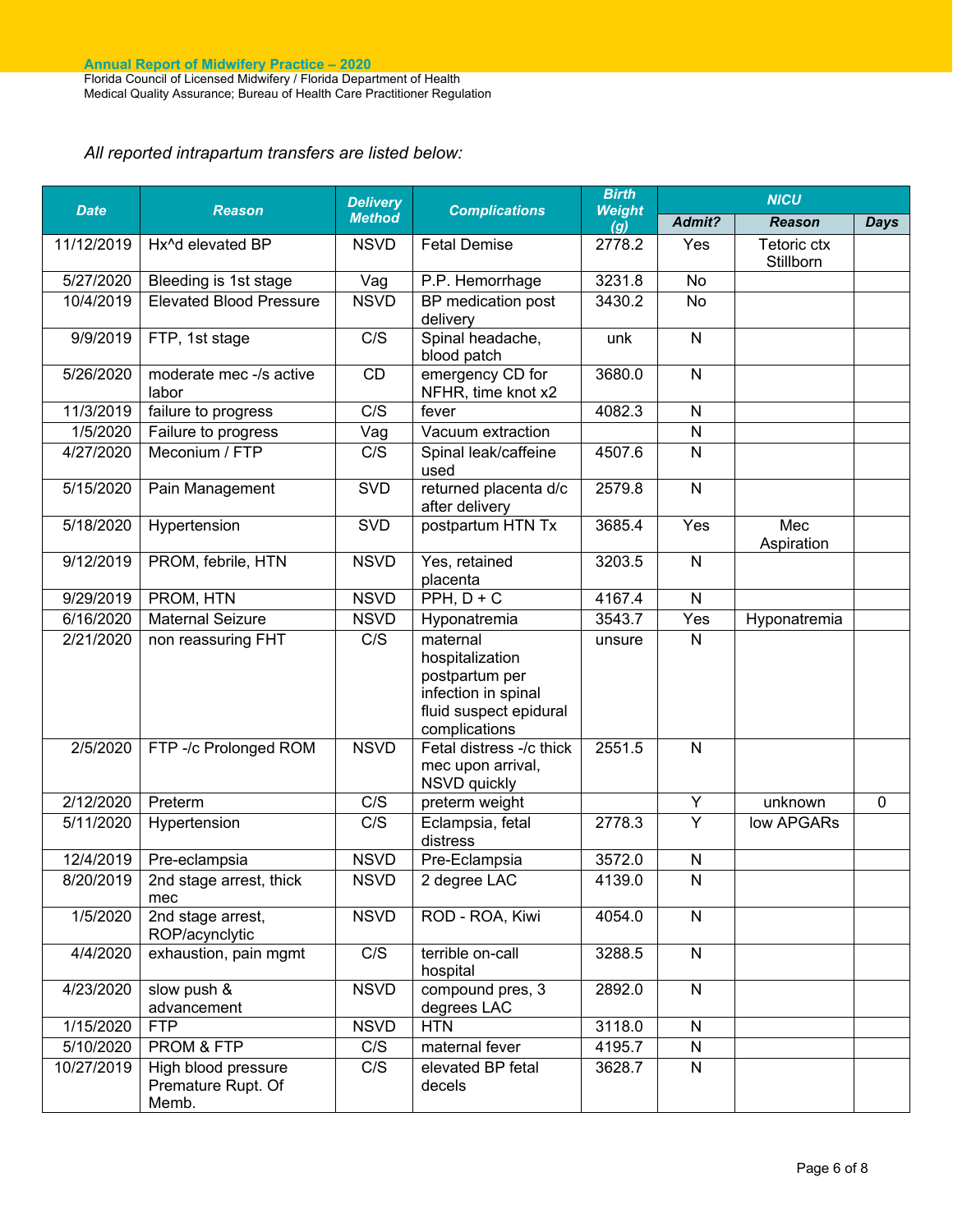**Annual Report of Midwifery Practice – 2020** 

Florida Council of Licensed Midwifery / Florida Department of Health Medical Quality Assurance; Bureau of Health Care Practitioner Regulation

| <b>Date</b> | <b>Reason</b>                                                    | <b>Delivery</b><br><b>Method</b> | <b>Complications</b>                       | <b>Birth</b><br><b>Weight</b><br>(g) | <b>NICU</b>  |                                     |               |
|-------------|------------------------------------------------------------------|----------------------------------|--------------------------------------------|--------------------------------------|--------------|-------------------------------------|---------------|
|             |                                                                  |                                  |                                            |                                      | Admit?       | <b>Reason</b>                       | <b>Days</b>   |
| 12/18/2019  | Post-Dates                                                       | C/S                              | maternal exhaustion<br>fetal decels        | 4961.2                               | N            |                                     |               |
| 12/17/2019  | Premature Rupt. Of<br>Membranes >12 h fetal<br>tachycardia       | C/S                              | fetal decels                               | 3968.9                               | N            |                                     |               |
| 4/5/2020    | <b>Elevated BP</b>                                               | <b>SVD</b>                       | pre-eclampsia, oligo,<br><b>MSAF</b>       | 3968.9                               | Υ            | MAS unstable<br>O <sub>2</sub> sats |               |
| 7/2/2020    | <b>FTP</b>                                                       | C/S                              | <b>Fetal Distress</b>                      | 3231.8                               | unk          |                                     |               |
| 1/2/2020    | Mec, fever                                                       | C/S                              | <b>Fetal Distress</b>                      | 3345.2                               | Y            | unknown                             |               |
| 9/24/2019   | <b>Elevated Blood Pressure</b>                                   | <b>NSVD</b>                      | <b>Retained Placenta</b>                   | 3657.1                               | $\mathsf{N}$ |                                     |               |
| 8/6/2019    | Prolonged Labor<br><b>Maternal Exhaustion Pain</b><br>Management | VD                               | <b>SVD</b>                                 |                                      | N            |                                     |               |
| 7/31/2019   | Traverse arrest, fetal<br>intolerance                            | C/S                              | Arrest in descent-<br>cesarean             | 3175.1                               | Υ            | bilirubin<br>monitoring             | $\mathcal{P}$ |
| 8/15/2019   | Failure to progress                                              | C/S                              | Failure to progress                        | 4535.9                               | N            | N                                   |               |
| 10/29/2019  | Failure to progress, non-<br>reassuring FHT                      | C/S                              | Failure to progress,<br>non-reassuring FHT | 4082.3                               | N            | N                                   |               |

#### **C. Newborn and Maternal Outcomes; Postpartum Care**

#### *Mothers Requiring Sutures*

Of the 100 midwives whose birth-related data could be validated, **84 midwives (84.0%)** reported providing sutures as part of postpartum care. In total, **558** mothers required sutures following birth, or **27.2%** of deliveries completed by midwives.

Of the **70** mothers transferred postpartum, **15** were transferred for repair of lacerations of the third or fourth degree. Suturing outside the scope permitted accounts for **21.4%** of all postpartum transfers.

*Reported postpartum transfers where the reason for transfer was "laceration," "tear," etc. are below:* 

| <b>Date</b> | <b>Reason</b>                | <b>Hospital Days</b> | <b>Outcome</b>                                    |
|-------------|------------------------------|----------------------|---------------------------------------------------|
| 7/30/2019   | 3rd degree repair            | 0                    | Discharged to home without complications          |
| 10/28/2019  | 3rd degree laceration        | 0                    | Laceration repaired, stable condition             |
| 6/1/2020    | 3rd degree laceration        | 2                    | sutured                                           |
| 6/14/2020   | 3rd degree laceration        |                      | sutured                                           |
| 5/23/2020   | Suturing                     |                      | Stable condition                                  |
| 10/9/2019   | Laceration repair            | $\Omega$             | Lac repaired without incident                     |
| 8/6/2020    | #3 tear, repaired            |                      | Repaired stable released for flu with midwife     |
| 9/19/2019   | 3rd degree laceration repair | <1                   | OB did repair                                     |
| 11/13/2019  | Sutures only - peri-urethral | <1                   | sutured d/c in 4 hours                            |
| 6/25/2019   | 4th degree laceration        | 2                    | stable                                            |
| 10/27/2019  | 4th degree laceration repair | $\Omega$             | Discharged to home without complications          |
| 8/26/2019   | PPH % sutured                | 2                    | 2 units blood/stable at discharge                 |
| 7/3/2020    | <b>Clitoral Laceration</b>   | 0                    | Good condition                                    |
| 4/6/2020    | perineal tear 3rd degree     |                      | uncomplicated repair                              |
| 4/15/2020   | Third degree laceration      | $\Omega$             | laceration repair with hospital d/c 2 hours later |